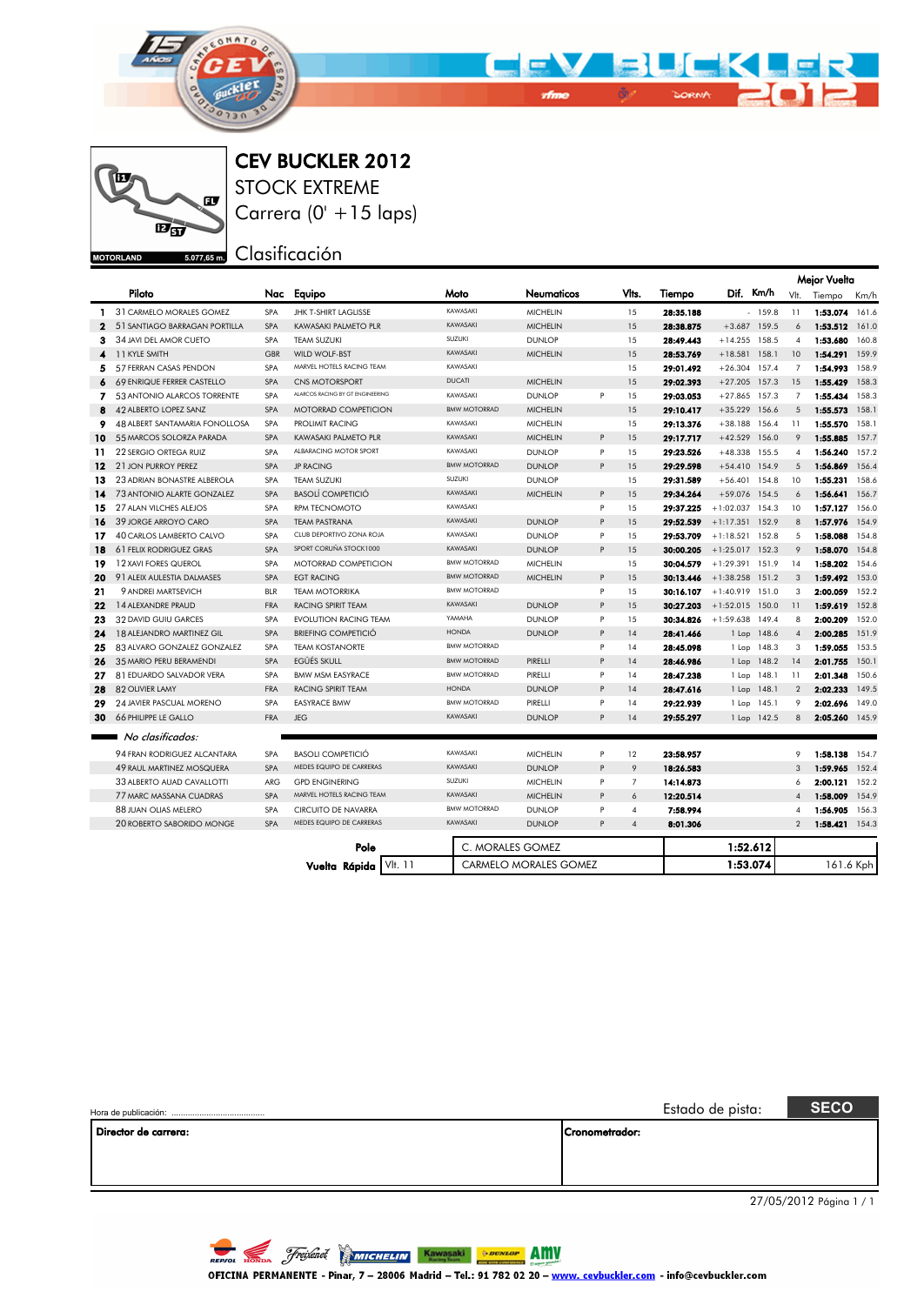



STOCK EXTREME

Carrera

CEV BUCKLER 2012

## 5.077,65m, Clasificación de privados

|              |                                 |            |                                  |                     |                 |                |           |               |              |                | Mejor Vuelta |       |
|--------------|---------------------------------|------------|----------------------------------|---------------------|-----------------|----------------|-----------|---------------|--------------|----------------|--------------|-------|
|              | Nº Piloto                       | Nac        | Equipo                           | Moto                | Neumáticos      | Vlts.          | Tiempo    | Diff.         | Km/h         | VIt.           | Tiempo Km/h  |       |
|              | <b>PRIVADOS</b>                 |            |                                  |                     |                 |                |           |               |              |                |              |       |
|              | 53 ANTONIO ALARCOS TORRENTE     | <b>SPA</b> | ALARCOS RACING BY GT ENGINEERING | KAWASAKI            | <b>DUNLOP</b>   | 15             | 29:03.053 |               | 157.3        | $\overline{7}$ | 1:55.434     | 158.3 |
| $\mathbf{2}$ | 55 MARCOS SOLORZA PARADA        | <b>SPA</b> | <b>KAWASAKI PALMETO PLR</b>      | KAWASAKI            | <b>MICHELIN</b> | 15             | 29:17.717 | $+14.664$     | 156.0        | 9              | 1:55.885     | 157.7 |
| з            | 22 SERGIO ORTEGA RUIZ           | SPA        | ALBARACING MOTOR SPORT           | KAWASAKI            | <b>DUNLOP</b>   | 15             | 29:23.526 | $+20.473$     | 155.5        | 4              | 1:56.240     | 157.2 |
|              | 21 JON PURROY PEREZ             | SPA        | <b>JP RACING</b>                 | <b>BMW MOTORRAD</b> | <b>DUNLOP</b>   | 15             | 29:29.598 | $+26.545$     | 154.9        | 5              | 1:56.869     | 156.4 |
| 5            | 73 ANTONIO ALARTE GONZALEZ      | SPA        | <b>BASOLÍ COMPETICIÓ</b>         | KAWASAKI            | <b>MICHELIN</b> | 15             | 29:34.264 | $+31.211$     | 154.5        | 6              | 1:56.641     | 156.7 |
|              | <b>97 ALAN VILCHES ALEJOS</b>   | SPA        | <b>RPM TECNOMOTO</b>             | KAWASAKI            |                 | 15             | 29:37.225 | $+34.172$     | 154.3        | 10             | 1:57.127     | 156.0 |
| 7            | 39 JORGE ARROYO CARO            | SPA        | <b>TEAM PASTRANA</b>             | KAWASAKI            | <b>DUNLOP</b>   | 15             | 29:52.539 | $+49.486$     | 152.9        | 8              | 1:57.976     | 154.9 |
| 8            | 40 CARLOS LAMBERTO CALVO        | SPA        | CLUB DEPORTIVO ZONA ROJA         | KAWASAKI            | <b>DUNLOP</b>   | 15             | 29:53.709 | $+50.656$     | 152.8        | 5              | 1:58.088     | 154.8 |
| 9            | 61 FELIX RODRIGUEZ GRAS         | SPA        | SPORT CORUÑA STOCK1000           | KAWASAKI            | <b>DUNLOP</b>   | 15             | 30:00.205 | $+57.152$     | 152.3        | 9              | 1:58.070     | 154.8 |
| 10           | 91 ALEIX AULESTIA DALMASES      | <b>SPA</b> | <b>EGT RACING</b>                | <b>BMW MOTORRAD</b> | <b>MICHELIN</b> | 15             | 30:13.446 | $+1'10.393$   | 151.2        | 3              | 1:59.492     | 153.0 |
| 11           | <b>O ANDREI MARTSEVICH</b>      | BLR        | <b>TEAM MOTORRIKA</b>            | <b>BMW MOTORRAD</b> |                 | 15             | 30:16.107 | $+1'13.054$   | 151.0        | 3              | 2:00.059     | 152.2 |
| $12 \,$      | 14 ALEXANDRE PRAUD              | FRA        | <b>RACING SPIRIT TEAM</b>        | KAWASAKI            | <b>DUNLOP</b>   | 15             | 30:27.203 | $+1'24.150$   | 150.0        | 11             | 1:59.619     | 152.8 |
| 13           | 32 DAVID GUIU GARCES            | SPA        | <b>EVOLUTION RACING TEAM</b>     | YAMAHA              | <b>DUNLOP</b>   | 15             | 30:34.826 | $+1'31.773$   | 149.4        | 8              | 2:00.209     | 152.0 |
| 14           | 18 ALEJANDRO MARTINEZ GIL       | SPA        | <b>BRIEFING COMPETICIÓ</b>       | <b>HONDA</b>        | <b>DUNLOP</b>   | 14             | 28:41.466 |               | 1 Laps 148.6 | $\overline{4}$ | 2:00.285     | 151.9 |
| 15           | 83 ALVARO GONZALEZ GONZALEZ     | SPA        | <b>TEAM KOSTANORTE</b>           | <b>BMW MOTORRAD</b> |                 | 14             | 28:45.098 |               | 1 Laps 148.3 | 3              | 1:59.055     | 153.5 |
| 16           | 35 MARIO PERU BERAMENDI         | SPA        | EGÜÉS SKULL                      | <b>BMW MOTORRAD</b> | PIRELLI         | 14             | 28:46.986 | 1 Laps        | 148.2        | 14             | 2:01.755     | 150.1 |
| 17           | 81 EDUARDO SALVADOR VERA        | SPA        | <b>BMW MSM EASYRACE</b>          | <b>BMW MOTORRAD</b> | PIRELLI         | 14             | 28:47.238 | 1 Laps        | 148.1        | 11             | 2:01.348     | 150.6 |
| 18           | 82 OLIVIER LAMY                 | <b>FRA</b> | <b>RACING SPIRIT TEAM</b>        | <b>HONDA</b>        | <b>DUNLOP</b>   | 14             | 28:47.616 | 1 Laps        | 148.1        | $\overline{2}$ | 2:02.233     | 149.5 |
| 19           | <b>24 JAVIER PASCUAL MORENO</b> | SPA        | <b>EASYRACE BMW</b>              | <b>BMW MOTORRAD</b> | PIRELLI         | 14             | 29:22.939 | 1 Laps        | 145.1        | 9              | 2:02.696     | 149.0 |
| 20           | 66 PHILIPPE LE GALLO            | FRA        | <b>JEG</b>                       | KAWASAKI            | <b>DUNLOP</b>   | 14             | 29:55.297 |               | 1 Laps 142.5 | 8              | 2:05.260     | 145.9 |
|              | No clasificados:                |            |                                  |                     |                 |                |           |               |              |                |              |       |
|              | 94 FRAN RODRIGUEZ ALCANTARA     | SPA        | <b>BASOLI COMPETICIÓ</b>         | KAWASAKI            | <b>MICHELIN</b> | 12             | 23:58.957 |               | 3 Laps 152.4 | 9              | 1:58.138     | 154.7 |
|              | 49 RAUL MARTINEZ MOSQUERA       | <b>SPA</b> | MEDES EQUIPO DE CARRERAS         | KAWASAKI            | <b>DUNLOP</b>   | 9              | 18:26.583 |               | 6 Laps 148.7 | 3              | 1:59.965     | 152.4 |
|              | 33 ALBERTO AUAD CAVALLOTTI      | ARG        | <b>GPD ENGINERING</b>            | <b>SUZUKI</b>       | <b>MICHELIN</b> | 7              | 14:14.873 | 8 Laps        | 149.7        | 6              | 2:00.121     | 152.2 |
|              | 77 MARC MASSANA CUADRAS         | <b>SPA</b> | MARVEL HOTELS RACING TEAM        | KAWASAKI            | <b>MICHELIN</b> | 6              | 12:20.514 |               | 9 Laps 148.1 | $\overline{4}$ | 1:58.009     | 154.9 |
|              | 88 JUAN OLIAS MELERO            | SPA        | CIRCUITO DE NAVARRA              | <b>BMW MOTORRAD</b> | <b>DUNLOP</b>   | 4              | 7:58.994  | 11 Laps       | 152.6        | $\overline{4}$ | 1:56.905     | 156.3 |
|              | 20 ROBERTO SABORIDO MONGE       | <b>SPA</b> | MEDES EQUIPO DE CARRERAS         | KAWASAKI            | <b>DUNLOP</b>   | $\overline{4}$ | 8:01.306  | 11 Laps 151.9 |              | $\overline{2}$ | 1:58.421     | 154.3 |
|              |                                 |            |                                  |                     |                 |                |           |               |              |                |              |       |

|                      | Estado de pista: | <b>SECO</b> |  |
|----------------------|------------------|-------------|--|
| Director de carrera: | Cronometrador:   |             |  |
|                      |                  |             |  |
|                      |                  |             |  |
|                      |                  |             |  |

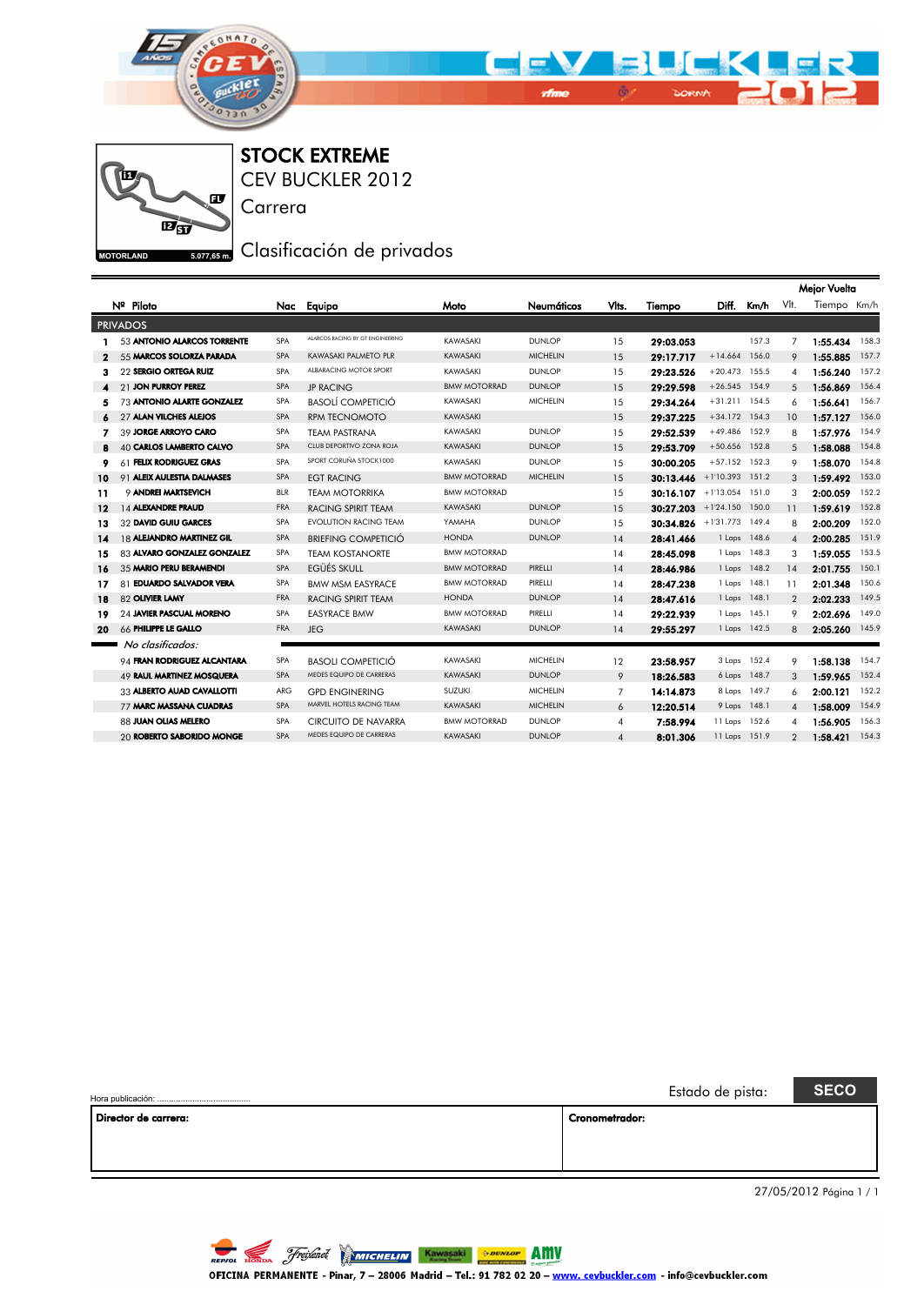



CEV BUCKLER 2012

MOTO 3 Carrera (14 Vueltas, 71,1 km.)

5.077,65m Clasificación

|              |                                    |            |                                     |                   |                     |       |           |                   |              |                | <b>Mejor Vuelta</b> |       |
|--------------|------------------------------------|------------|-------------------------------------|-------------------|---------------------|-------|-----------|-------------------|--------------|----------------|---------------------|-------|
|              | Piloto                             |            | Nac Equipo                          | Moto              | Neumaticos          | Vlis. | Tiempo    | Dif. Km/h         |              |                | Vlt. Tiempo         | Km/h  |
| 1.           | 22 LUCA AMATO                      | GFR        | <b>ADAC STYLOBIKE</b>               | <b>FTR</b>        | <b>DUNLOP</b>       | 14    | 28:34.358 |                   | $-149.3$     | $\overline{4}$ | 2:01.326            | 150.6 |
| $\mathbf{2}$ | 23 ALEX MARQUEZ ALENTA             | <b>SPA</b> | MONLAU COMPETICIÓN                  | <b>HONDA</b>      | <b>DUNLOP</b>       | 14    | 28:34.404 | $+0.046$ 149.3    |              | 14             | 2:01.956            | 149.9 |
| з            | 58 JUANFRAN GUEVARA SILVENTE       | <b>SPA</b> | WILD WOLF - BST                     | FTR               | <b>DUNLOP</b>       | 14    | 28:34.410 | $+0.052$ 149.3    |              | 14             | 2:01.646            | 150.2 |
|              | <b>24 MARCOS RAMIREZ FERNANDEZ</b> | <b>SPA</b> | <b>ANDALUCIA CADIZ</b>              | <b>FTR</b>        | <b>DUNLOP</b>       | 14    | 28:35.002 | $+0.644$ 149.2    |              | $\overline{4}$ | 2:01.725            | 150.2 |
| 5            | 40 JULIAN MIRALLES RODRIGUEZ       | <b>SPA</b> | <b>MIR RACING</b>                   | <b>MIR RACING</b> | <b>DUNLOP</b>       | 14    | 28:39.230 | $+4.872$ 148.8    |              | $\overline{4}$ | 2:01.676            | 150.2 |
| 6            | <b>28 JOSEP RODRIGUEZ RUIZ</b>     | <b>SPA</b> | WILD WOLF                           | FTR.              | <b>DUNLOP</b>       | 14    | 28:39.283 | $+4.925$ 148.8    |              | 5              | 2:01.723            | 150.2 |
| 7.           | <b>65 PHILIPP OTTL</b>             | GER        | <b>HP-MOTO-KALEX</b>                | KALEX-KTM         | <b>DUNLOP</b>       | 14    | 28:47.793 | $+13.435$         | 148.1        | 6              | 2:02.480            | 149.2 |
| 8            | 9 JORGE NAVARRO SANCHEZ            | <b>SPA</b> | BRADOL PROJECT U 7C HARC LARRESPORT | <b>HONDA</b>      | <b>DUNLOP</b>       | 14    | 28:47.909 | $+13.551$         | 148.1        | $\overline{4}$ | 2:02.169            | 149.6 |
| 9            | <b>17 JOHN MCPHEE</b>              | GBR        | <b>KRP/RACING STEPS FOUNDATION</b>  | KRP               | <b>DUNLOP</b>       | 14    | 28:47.966 | $+13.608$         | 148.1        | 3              | 2:02.224            | 149.5 |
| 10           | 29 HYUGA WATANABE                  | <b>JPN</b> | PROJECT U 7C HARC LARRESPORT        | <b>HONDA</b>      | <b>DUNLOP</b>       | 14    | 28:48.132 | $+13.774$         | 148.1        | 13             | 2:02.656            | 149.0 |
| 11           | 7 LORENZO BALDASSARRI              | ITA        | MONLAU COMPETICIÓN                  | <b>HONDA</b>      | <b>DUNLOP</b>       | 14    | 28:52.117 | $+17.759$ 147.7   |              | 4              | 2:02.332            | 149.4 |
| 12           | 11 ALBERT ARENAS OVEJERO           | <b>SPA</b> | MOTORRAD COMPETICION                | <b>HONDA</b>      | <b>DUNLOP</b>       | 14    | 28:52.830 | $+18.472$ 147.7   |              | $\overline{4}$ | 2:02.336            | 149.4 |
| 13           | 97 XAVI VIERGE ZAFRA               | SPA        | <b>TEAM RACC HONDA</b>              | <b>HONDA</b>      | <b>DUNLOP</b>       | 14    | 28:53.256 | +18.898 147.6     |              | 9              | 2:02.497            | 149.2 |
| 14           | <b>89 FRASER ROGERS</b>            | GBR        | <b>KRP/RACING STEPS FOUNDATION</b>  | <b>KRP</b>        | <b>DUNLOP</b>       | 14    | 28:53.627 | $+19.269$         | 147.6        | $\overline{4}$ | 2:02.495            | 149.2 |
| 15           | 98 WAYNE RYAN                      | GBR        | <b>KRP/RACING STEPS FOUNDATION</b>  | <b>KRP</b>        | <b>DUNLOP</b>       | 14    | 29:06.422 | $+32.064$ 146.5   |              | 3              | 2:03.309            | 148.2 |
| 16           | 32 ANA CARRASCO GABARRON           | <b>SPA</b> | <b>JHK T-SHIRT LAGLISSE</b>         | <b>HONDA</b>      | <b>DUNLOP</b>       | 14    | 29:22.698 | $+48.340$ 145.2   |              | 5              | 2:04.257            | 147.1 |
| 17           | 37 PEDRO RODRIGUEZ GONZALEZ        | SPA        | SPEED MASTER TEAM                   | <b>HONDA</b>      | <b>DUNLOP</b>       | 14    | 29:26.527 | $+52.169$ 144.8   |              | 9              | 2:05.030            | 146.2 |
| 18           | <b>26 DANIEL SAEZ GUTIERREZ</b>    | SPA        | <b>MOTORRAD COMPETICION</b>         | <b>HONDA</b>      | <b>DUNLOP</b>       | 14    | 29:26.586 | $+52.228$         | 144.8        | $\overline{7}$ | 2:04.981            | 146.2 |
| 19           | 16 ANDREA MIGNO                    | <b>ITA</b> | <b>MOTORRAD COMPETICION</b>         | <b>HONDA</b>      | <b>DUNLOP</b>       | 14    | 29:26.624 | $+52.266$         | 144.8        | 9              | 2:04.590            | 146.7 |
| 20           | <b>4 GABRIEL RAMOS</b>             | <b>VEN</b> | VENEZUELA RACING TEAM               | <b>HONDA</b>      | <b>DUNLOP</b>       | 14    | 29:26.656 | $+52.298$ 144.8   |              | $\overline{7}$ | 2:04.535            | 146.8 |
| 21           | <b>18 SAMUEL RANKIN</b>            | AUS        | <b>H43 TEAM NOBBY TALASUR</b>       | <b>HONDA</b>      | <b>DUNLOP</b>       | 14    | 29:26.944 | $+52.586$ 144.8   |              | $\overline{7}$ | 2:04.716            | 146.6 |
| 22           | <b>44 FAUSTO GRANTON GALLAY</b>    | <b>ARG</b> | <b>TEAM RACC HONDA</b>              | <b>HONDA</b>      | <b>DUNLOP</b>       | 14    | 29:27.264 | $+52.906$ 144.8   |              | $\overline{5}$ | 2:04.307            | 147.0 |
| 23           | 71 EDGAR GALLIPOLI                 | <b>VEN</b> | <b>VENEZUELA RACING TEAM</b>        | <b>HONDA</b>      | <b>DUNLOP</b>       | 14    | 29:44.186 | $+1:09.828$       | 143.4        | 5              | 2:05.461            | 145.7 |
| 24           | <b>10 AGUSTI LEVY RAMON</b>        | <b>SPA</b> | MR GRIFUL TEAM                      | <b>HONDA</b>      | <b>DUNLOP</b>       | 14    | 29:58.824 | $+1:24.466$ 142.2 |              | 5              | 2:07.321            | 143.6 |
| 25           | 27 ALEXANDRE SIREROL MAYOR         | SPA        | <b>J.COSTA COMPETITION</b>          | <b>HONDA</b>      | <b>DUNLOP</b>       | 14    | 30:06.437 | $+1:32.079$ 141.6 |              | 3              | 2:07.557            | 143.3 |
| 26           | <b>42 AITOR CREMADES FLORES</b>    | <b>SPA</b> | <b>TEAM QUINTO</b>                  | <b>HONDA</b>      | <b>DUNLOP</b>       | 14    | 30:17.790 | $+1:43.432$ 140.8 |              | 13             | 2:08.079            | 142.7 |
| 27           | 55 ALEJANDRO MEDINA MAYO           | <b>SPA</b> | <b>EUROTRADIS RACING TEAM</b>       | <b>HONDA</b>      | <b>DUNLOP</b>       | 12    | 29:06.121 |                   | 2 Laps 125.6 | 11             | 2:04.106            | 147.3 |
|              | No clasificados:                   |            |                                     |                   |                     |       |           |                   |              |                |                     |       |
|              | 36 MICHAEL ECKLMAIER               | <b>GER</b> | EMR                                 | <b>HONDA</b>      | <b>DUNLOP</b>       | 11    | 22:57.326 |                   |              | 11             | 2:04.192            | 147.2 |
|              | <b>19 GABRIEL RODRIGO CASTILLO</b> | <b>SPA</b> | TEAM GARDNER RACING-RBA             | <b>HONDA</b>      | <b>DUNLOP</b>       | 6     | 12:35.763 |                   |              | 3              | 2:04.128            | 147.2 |
|              | <b>66 EDUARDO ALAYON REVERON</b>   | <b>SPA</b> | <b>JHK T-SHIRT LAGLISSE</b>         | <b>HONDA</b>      | <b>DUNLOP</b>       | 6     | 12:44.955 |                   |              | $\overline{4}$ | 2:04.893            | 146.3 |
|              | 41 FRANCESCO BAGNAIA               | ITA        | MONLAU COMPETICIÓN                  | <b>HONDA</b>      | <b>DUNLOP</b>       | 5     | 10:15.857 |                   |              | 3              | 2:01.931            | 149.9 |
|              | 6 MARIA HERRERA MUÑOZ              | SPA        | <b>MONLAU COMPETICIÓN</b>           | <b>HONDA</b>      | <b>DUNLOP</b>       |       |           |                   |              |                |                     |       |
|              | 13 MARCEL ALVES RODRIGUES          | POR        | ERTL JUNIOR TEAM                    | <b>HONDA</b>      | <b>DUNLOP</b>       |       |           |                   |              |                |                     |       |
|              | <b>46 YUI WATANABE</b>             | <b>JPN</b> | H43 TEAM NOBBY TALASUR              | <b>HONDA</b>      | <b>DUNLOP</b>       |       |           |                   |              |                |                     |       |
|              | <b>61 MONTSERRAT COSTA TARDIU</b>  | <b>SPA</b> | <b>J.COSTA COMPETITION</b>          | <b>HONDA</b>      | <b>DUNLOP</b>       |       |           |                   |              |                |                     |       |
|              |                                    |            | Pole                                |                   | J. GUEVARA SILVENTE |       |           | 2:01.322          |              |                |                     |       |
|              |                                    |            | VIt. 4<br>Vuelta Rápida             | LUCA AMATO        |                     |       |           | 2:01.326          |              |                | 150.6 Kph           |       |

BUCKL

**THE V** 

 $\frac{1}{2}$   $\frac{1}{2}$   $\frac{1}{2}$   $\frac{1}{2}$   $\frac{1}{2}$   $\frac{1}{2}$   $\frac{1}{2}$   $\frac{1}{2}$   $\frac{1}{2}$   $\frac{1}{2}$   $\frac{1}{2}$   $\frac{1}{2}$   $\frac{1}{2}$   $\frac{1}{2}$   $\frac{1}{2}$   $\frac{1}{2}$   $\frac{1}{2}$   $\frac{1}{2}$   $\frac{1}{2}$   $\frac{1}{2}$   $\frac{1}{2}$   $\frac{1}{2}$ 

|                      |                | Estado de pista: | <b>SECO</b>             |
|----------------------|----------------|------------------|-------------------------|
| Director de carrera: | Cronometrador: |                  |                         |
|                      |                |                  |                         |
|                      |                |                  |                         |
|                      |                |                  | 27/05/2012 Página 1 / 1 |
|                      |                |                  |                         |

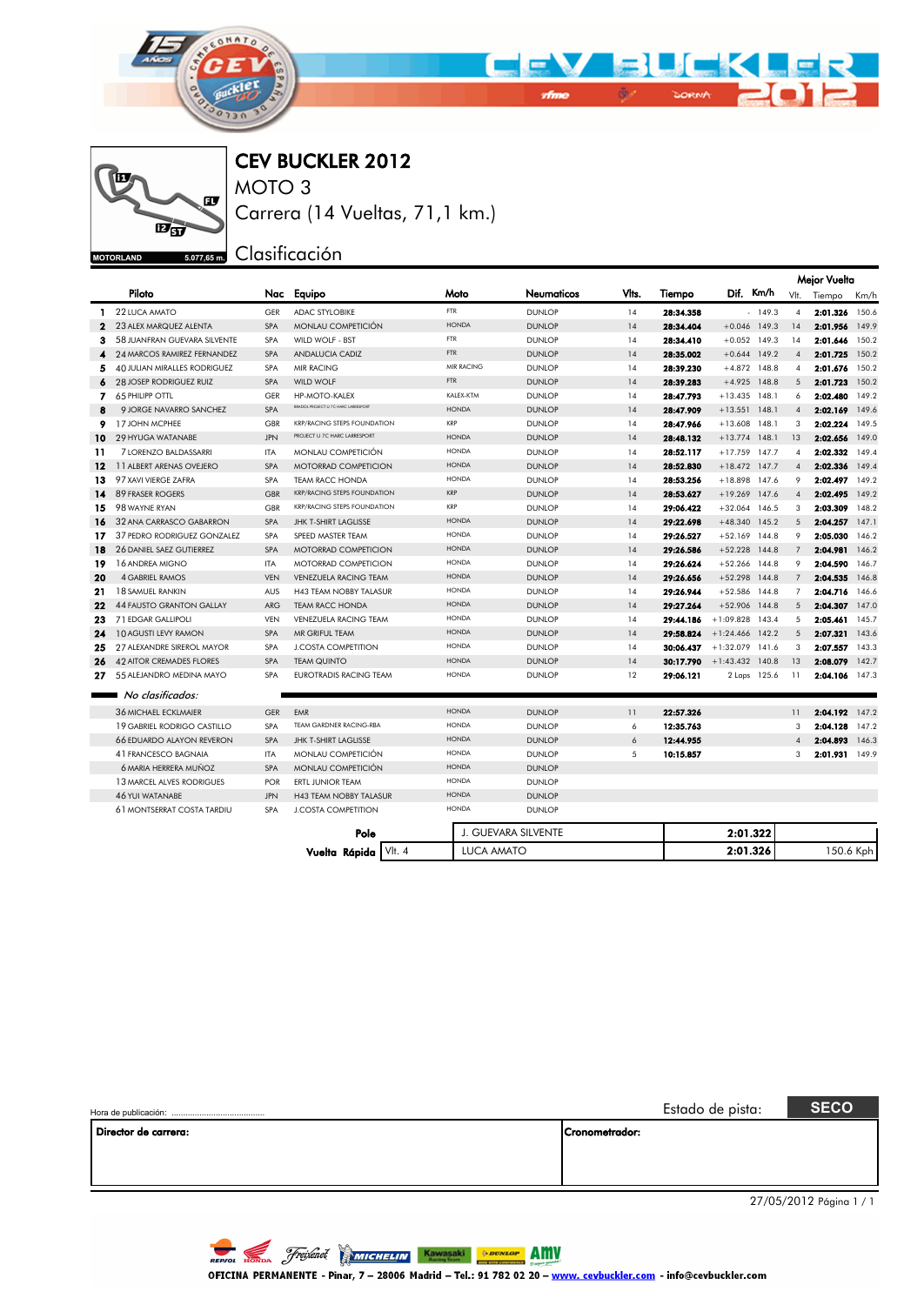



CEV BUCKLER 2012

MOTO 2 Carrera (15 Vueltas, 76,2 km.)

## <sub>5.077,65 m</sub> Clasificación

|     |                                |            |                               |                    |                               |   |              |           |                      |                | Mejor Vuelta   |           |
|-----|--------------------------------|------------|-------------------------------|--------------------|-------------------------------|---|--------------|-----------|----------------------|----------------|----------------|-----------|
|     | Piloto                         | Nac        | Equipo                        | Moto               | Neumaticos                    |   | Vits.        | Tiempo    | Dif. Km/h            | VIt.           | Tiempo         | Km/h      |
|     | 18 JORDI TORRES FERNANDEZ      | <b>SPA</b> | <b>JHK T-SHIRT LAGLISSE</b>   |                    | <b>MICHELIN</b>               |   | 15           | 29:06.309 | $-157.0$             | 6              | 1:55.605       | 158.1     |
| 2   | <b>40 ROMAN RAMOS ALVARO</b>   | <b>SPA</b> | <b>MOTORRAD COMPETICION</b>   | ARIANE             | <b>MICHELIN</b>               |   | 15           | 29:11.168 | $+4.859$ 156.6       | $\overline{4}$ | 1:56.040       | 157.5     |
| з   | 9 KENNY NOYES                  | <b>USA</b> | PL RACING MOTO2               |                    | <b>MICHELIN</b>               |   | 15           | 29:12.244 | $+5.935$ 156.5       | 8              | 1:56.345       | 157.1     |
|     | 64 SANTIAGO HERNANDEZ VEGA     | <b>COL</b> | <b>HALCOURIER MS</b>          | <b>AJR</b>         | <b>MICHELIN</b>               | P | 15           | 29:17.645 | $+11.336$ 156.0      | 8              | 1:56.121 157.4 |           |
| 5.  | <b>20 JESKO RAFFIN GIMENEZ</b> | SWI        | <b>AIRACING</b>               | KALEX              | <b>MICHELIN</b>               | P | 1.5          | 29:23.214 | $+16.905$ 155.5      | $\overline{4}$ | 1:56.875       | 156.4     |
| 6   | <b>44 STEVEN ODENDAAL</b>      | <b>RSA</b> | <b>JHK T-SHIRT LAGLISSE</b>   |                    | <b>MICHELIN</b>               | P | 15           | 29:23.289 | $+16.980$ 155.5      | 11             | 1:56.751       | 156.5     |
|     | 55 HAFIZH SYAHRIN              | MAL        | PETRONAS RACELINE MALAYSIA    | <b>FTR</b>         | <b>MICHELIN</b>               | P | 15           | 29:34.722 | $+28.413$ 154.5      | $\overline{4}$ | 1:57.611 155.4 |           |
|     | 54 RICARDO ESCALANTE           | <b>MEX</b> | JHK T-SHIRT LAGLISSE          |                    | <b>MICHELIN</b>               | P | 15           | 29:35.125 | $+28.816$ 154.4      | 8              | 1:57.090       | 156.1     |
| 9.  | 71 TOMOYOSHI KOYAMA            | <b>JPN</b> | <b>H43 TEAM NOBBY TALASUR</b> | <b>GPD TECSTRA</b> | <b>MICHELIN</b>               |   | 15           | 29:47.193 | $+40.884$ 153.4      | $\overline{7}$ | 1:58.331 154.5 |           |
| 10  | 41 FEDERICO D'ANNUNZIO         | <b>ITA</b> | <b>WILMAX HARRIS RACING</b>   | <b>HARRIS</b>      | <b>MICHELIN</b>               |   | 15           | 29:58.782 | $+52.473$ 152.4      | 2              | 1:58.877 153.7 |           |
| 11. | 21 ALESSANDRO ANDREOZZI        | ITA        | ANDREOZZI REPARTO CORSE       | <b>FTR</b>         | <b>MICHELIN</b>               | P | 15           | 30:03.516 | $+57.207$ 152.0      | $\mathcal{P}$  | 1:59.305       | 153.2     |
| 12  | 52 JUAN SOLORZA PARADA         | <b>ARG</b> | PL RACING MOTO2               |                    | <b>MICHELIN</b>               | P | 15           | 30:03.600 | $+57.291$ 152.0      | 13             | 1:59.615       | 152.8     |
| 13. | 16 OSCAR CLIMENT SANCHIS       | <b>SPA</b> | FEDERACING TEAM COMPETITION   | MIR RACING         | <b>MICHELIN</b>               | P | 15           | 30:09.418 | $+1:03.109$ 151.5    | 8              | 1:58.884       | 153.7     |
| 14. | 81 ANGEL MOLERO ARJONA         | <b>SPA</b> | X-BIKE                        | AJR.               | <b>MICHELIN</b>               | P | 15           | 30:11.911 | $+1:05.602$ 151.3    | 11             | 1:59.315       | 153.2     |
| 15  | 57 ERIC GRANADO                | <b>BRA</b> | <b>JIR MOTO2</b>              |                    | <b>MICHELIN</b>               | P | 15           | 30:12.777 | $+1:06.468$ 151.2    | -11            | 1:59.366       | 153.1     |
| 16. | 27 RUSSELL GOMEZ MARTIN        | <b>SPA</b> | <b>HALCOURIER MS</b>          | <b>AJR</b>         | <b>MICHELIN</b>               |   | 15           | 30:17.290 | $+1:10.981$ 150.9    | $\overline{7}$ | 1:57.178       | 156.0     |
| 17. | 95 NASSER AL MALKI             | QAT        | <b>OMMF RACING TFAM</b>       | <b>MORIWAKI</b>    | <b>MICHELIN</b>               | P | 15           | 30:20.022 | $+1:13.713$ 150.6    | 14             | 2:00.152       | 152.1     |
| 18  | 1.5 FRANCISCO ALVIZ GOMEZ      | <b>SPA</b> | <b>ANDALUCIA CADIZ</b>        | <b>AJR</b>         | <b>MICHELIN</b>               | P | 1.5          | 30:20.708 | $+1:14.399$ 150.6    | 14             | 2:00.045       | 152.3     |
| 19  | <b>34 JAVIER ITURRIOZ</b>      | <b>ARG</b> | MR GRIFUL TEAM                | AJR                | <b>MICHELIN</b>               | P | 15           | 30:41.439 | $+1:35.130$ 148.9    | 15             | 2:00.926       | 151.1     |
| 20. | 99 CARLOS CEJAS                | <b>ARG</b> | <b>WILMAX HARRIS RACING</b>   | <b>HARRIS</b>      | <b>MICHELIN</b>               | P | 15           | 30:49.507 | $+1:43.198$ 148.2    | $\overline{7}$ | 2:02.094       | 149.7     |
| 21  | 97 RUBEN FENOLL BAREA          | <b>SPA</b> | FEDERACING TEAM COMPETITION   | MIR RACING         | <b>MICHELIN</b>               | P | 15           | 30:50.805 | $+1:44.496$<br>148.1 | 11             | 2:02.147       | 149.6     |
| 22  | 96 SAEED AL SULAITI            | QAT        | <b>QMMF RACING TEAM</b>       | <b>MORIWAKI</b>    | <b>MICHELIN</b>               | P | 14           | 29:41.887 | 1 Lap 143.6          | 5              | 2:06.056 145.0 |           |
|     | No clasificados:               |            |                               |                    |                               |   |              |           |                      |                |                |           |
|     | 76 LUIS MORA GONZALEZ          | <b>SPA</b> | <b>H43 TEAM NOBBY TALASUR</b> | <b>GPD TECSTRA</b> | <b>MICHELIN</b>               | P | 12           | 24:11.325 |                      | 12             | 1:59.457 153.0 |           |
|     | 92 ALEJANDRO MARIÑELARENA      | <b>SPA</b> | <b>CNS MOTORSPORT</b>         |                    | <b>MICHELIN</b>               |   | 6            | 12:55.138 |                      | 6              | 1:56.122 157.4 |           |
|     | <b>45 KRIS MCLAREN</b>         | AUS        | <b>TEAM BRP RACING</b>        |                    | <b>MICHELIN</b>               | P | $\mathbf{1}$ | 2:09.126  |                      |                |                |           |
|     | <b>74 ANDRES GONZALEZ</b>      | <b>ARG</b> | MR GRIFUL TEAM                | <b>AJR</b>         | <b>MICHELIN</b>               | P | $\mathbf{1}$ | 2:09.503  |                      |                |                |           |
|     |                                |            | Pole                          |                    | <b>J. TORRES FERNANDEZ</b>    |   |              |           | 1:55.247             |                |                |           |
|     |                                |            | VII. 6<br>Vuelta Rápida       |                    | <b>JORDI TORRES FERNANDEZ</b> |   |              |           | 1:55.605             |                |                | 158.1 Kph |

EVEL CKLFR

|                      |                | <b>SECO</b><br>Estado de pista: |
|----------------------|----------------|---------------------------------|
| Director de carrera: | Cronometrador: |                                 |
|                      |                |                                 |
|                      |                |                                 |
|                      |                | 27/05/2012 Página 1 / 1         |

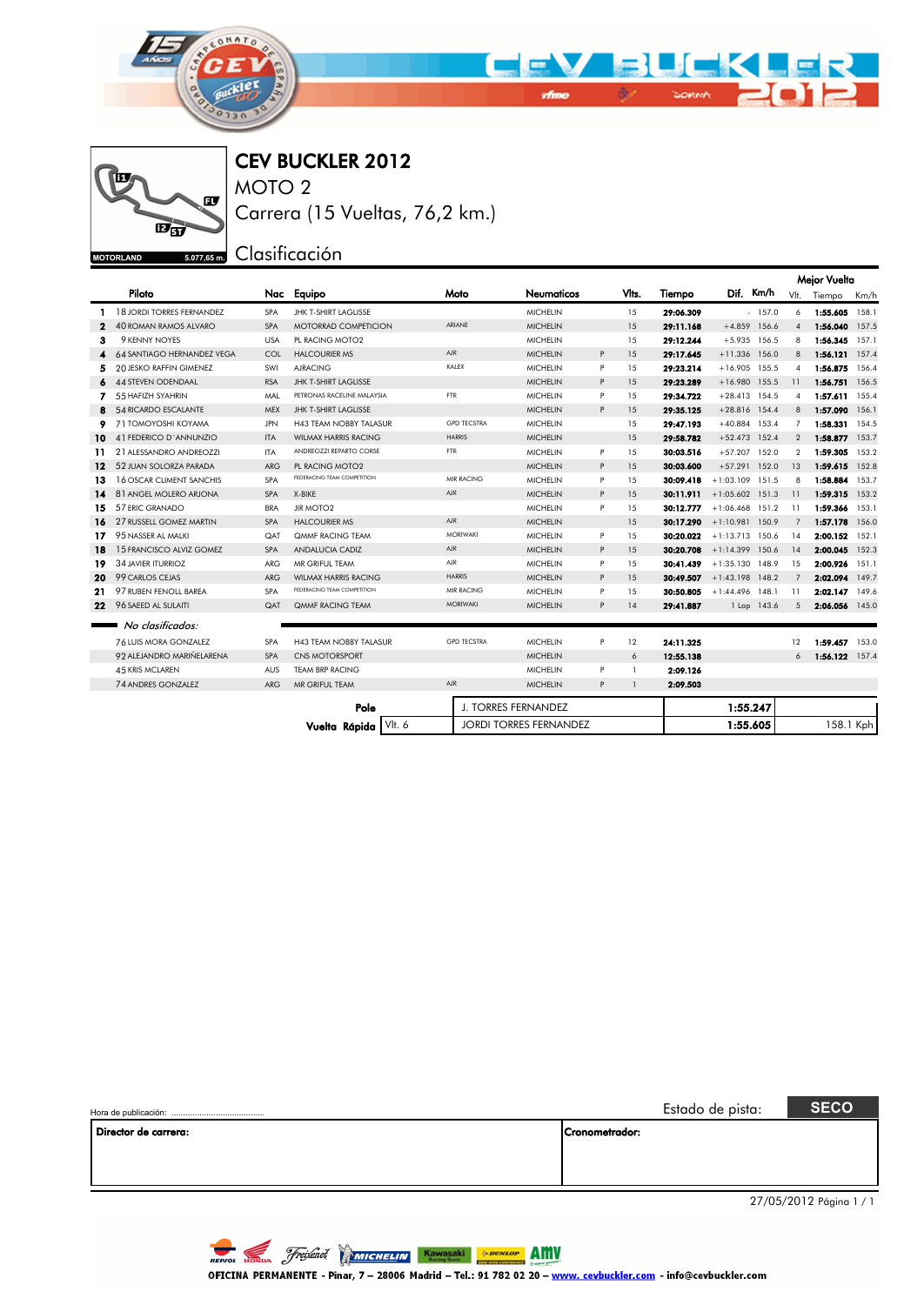



CEV BUCKLER 2012 MOTO 2

Carrera

## 5.077,65m, Clasificación de privados

|    |                              |            |                               |                    |                 |              |                           |                 |              |                | Mejor Vuelta |       |
|----|------------------------------|------------|-------------------------------|--------------------|-----------------|--------------|---------------------------|-----------------|--------------|----------------|--------------|-------|
|    | Nº Piloto                    |            | Nac Equipo                    | Moto               | Neumáticos      | Vlts.        | Tiempo                    | Diff.           | Km/h         | VIt.           | Tiempo Km/h  |       |
|    | <b>PRIVADOS</b>              |            |                               |                    |                 |              |                           |                 |              |                |              |       |
|    | 64 SANTIAGO HERNANDEZ VEGA   | COL        | <b>HALCOURIER MS</b>          | <b>AJR</b>         | <b>MICHELIN</b> | 15           | 29:17.645                 |                 | 156.0        | 8              | 1:56.121     | 157.4 |
|    | 20 JESKO RAFFIN GIMENEZ      | SWI        | <b>AJRACING</b>               | KALEX              | <b>MICHELIN</b> | 15           | 29:23.214                 | $+5.569$        | 155.5        | $\overline{4}$ | 1:56.875     | 156.4 |
| з  | <b>44 STEVEN ODENDAAL</b>    | <b>RSA</b> | <b>JHK T-SHIRT LAGLISSE</b>   |                    | <b>MICHELIN</b> | 15           | 29:23.289                 | $+5.644$        | 155.5        | 11             | 1:56.751     | 156.5 |
|    | 55 HAFIZH SYAHRIN            | MAL        | PETRONAS RACELINE MALAYSIA    | <b>FTR</b>         | <b>MICHELIN</b> | 15           | 29:34.722                 | $+17.077$       | 154.5        | $\overline{4}$ | 1:57.611     | 155.4 |
| 5  | 54 RICARDO ESCALANTE         | MEX        | <b>JHK T-SHIRT LAGLISSE</b>   |                    | <b>MICHELIN</b> | 15           | 29:35.125                 | $+17.480$       | 154.4        | 8              | 1:57.090     | 156.1 |
| 6  | 21 ALESSANDRO ANDREOZZI      | <b>ITA</b> | ANDREOZZI REPARTO CORSE       | <b>FTR</b>         | <b>MICHELIN</b> | 15           | 30:03.516                 | $+45.871$       | 152.0        | $\overline{2}$ | 1:59.305     | 153.2 |
|    | 52 JUAN SOLORZA PARADA       | ARG        | PL RACING MOTO2               |                    | <b>MICHELIN</b> | 15           | 30:03.600                 | $+45.955$       | 152.0        | 13             | 1:59.615     | 152.8 |
| 8  | 16 OSCAR CLIMENT SANCHIS     | <b>SPA</b> | FEDERACING TEAM COMPETITION   | <b>MIR RACING</b>  | <b>MICHELIN</b> | 15           | 30:09.418                 | $+51.773$       | 151.5        | 8              | 1:58.884     | 153.7 |
| 9  | 81 ANGEL MOLERO ARJONA       | SPA        | X-BIKE                        | <b>AJR</b>         | <b>MICHELIN</b> | 15           | 30:11.911                 | $+54.266$ 151.3 |              | 11             | 1:59.315     | 153.2 |
| 10 | 57 ERIC GRANADO              | <b>BRA</b> | <b>JIR MOTO2</b>              |                    | <b>MICHELIN</b> | 15           | 30:12.777                 | $+55.132$       | 151.2        | 11             | 1:59.366     | 153.1 |
| 11 | 95 NASSER AL MALKI           | QAT        | <b>QMMF RACING TEAM</b>       | <b>MORIWAKI</b>    | <b>MICHELIN</b> | 15           | 30:20.022                 | $+1'02.377$     | 150.6        | 14             | 2:00.152     | 152.1 |
| 12 | 15 FRANCISCO ALVIZ GOMEZ     | SPA        | <b>ANDALUCIA CADIZ</b>        | AJR.               | <b>MICHELIN</b> | 15           | $30:20.708$ +1'03.063     |                 | 150.6        | 14             | 2:00.045     | 152.3 |
| 13 | 34 JAVIER ITURRIOZ           | <b>ARG</b> | MR GRIFUL TEAM                | AJR.               | <b>MICHELIN</b> | 15           | $30:41.439$ +1'23.794     |                 | 148.9        | 15             | 2:00.926     | 151.1 |
| 14 | 99 CARLOS CEJAS              | <b>ARG</b> | <b>WILMAX HARRIS RACING</b>   | <b>HARRIS</b>      | <b>MICHELIN</b> | 15           | 30:49.507 +1'31.862 148.2 |                 |              | 7              | 2:02.094     | 149.7 |
| 15 | 97 RUBEN FENOLL BAREA        | <b>SPA</b> | FEDERACING TEAM COMPETITION   | <b>MIR RACING</b>  | <b>MICHELIN</b> | 15           | 30:50.805                 | $+1'33.160$     | 148.1        | 11             | 2:02.147     | 149.6 |
| 16 | 96 SAEED AL SULAITI          | QAT        | <b>QMMF RACING TEAM</b>       | <b>MORIWAKI</b>    | <b>MICHELIN</b> | 14           | 29:41.887                 |                 | 1 Laps 143.6 | .5             | 2:06.056     | 145.0 |
|    | No clasificados:             |            |                               |                    |                 |              |                           |                 |              |                |              |       |
|    | <b>76 LUIS MORA GONZALEZ</b> | <b>SPA</b> | <b>H43 TEAM NOBBY TALASUR</b> | <b>GPD TECSTRA</b> | <b>MICHELIN</b> | 12           | 24:11.325                 |                 | 3 Laps 151.1 | 12             | 1:59.457     | 153.0 |
|    | <b>45 KRIS MCLAREN</b>       | <b>AUS</b> | <b>TEAM BRP RACING</b>        |                    | <b>MICHELIN</b> | $\mathbf{1}$ | 2:09.126                  | 14 Laps 141.5   |              |                |              |       |
|    | 74 ANDRES GONZALEZ           | ARG        | MR GRIFUL TEAM                | <b>AJR</b>         | <b>MICHELIN</b> | 1            | 2:09.503                  | 14 Laps 141.1   |              |                |              |       |

|                      |                | Estado de pista: | <b>SECO</b> |
|----------------------|----------------|------------------|-------------|
| Director de carrera: | Cronometrador: |                  |             |
|                      |                |                  |             |
|                      |                |                  |             |
|                      |                |                  |             |
|                      |                |                  |             |

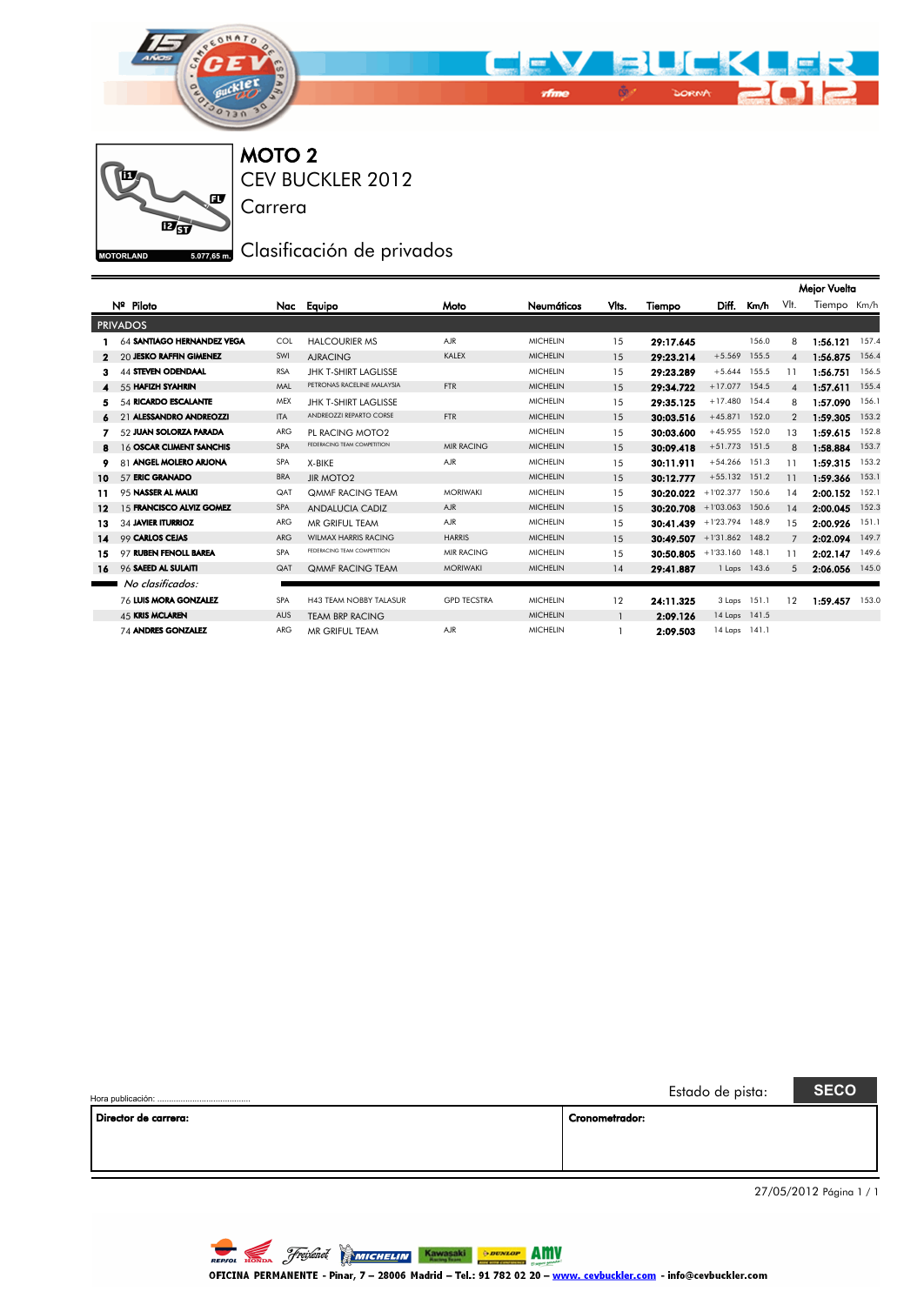



CEV BUCKLER 2012 MOTO 2

Entrenamientos oficiales

**ESO77,65 mm** Clasificación

|              |                                  |            |                               | Sesión 2<br>Sesión 1 |          |    |             |            |          |          |          |
|--------------|----------------------------------|------------|-------------------------------|----------------------|----------|----|-------------|------------|----------|----------|----------|
|              | Nº Piloto                        | Nat        | Equipo                        |                      | Tiempo   |    | VIt. Tiempo | VIt.       | Tiempo   |          | Dif.     |
|              | <b>18 JORDI TORRES FERNANDEZ</b> | <b>SPA</b> | <b>JHK T-SHIRT LAGLISSE</b>   |                      | 1:55.247 | 10 | 1:55.723    | 16         | 1:55.247 |          |          |
| $\mathbf{2}$ | 92 ALEJANDRO MARIÑELARENA        | <b>SPA</b> | <b>CNS MOTORSPORT</b>         |                      | 1:56.208 | 9  | 1:56.407    | 7          | 1:56.208 | $+0.961$ | $+0.961$ |
| 3            | <b>40 ROMAN RAMOS ALVARO</b>     | <b>SPA</b> | <b>MOTORRAD COMPETICION</b>   |                      | 1:56.779 | 8  | 1:56.311    | 10         | 1:56.311 | $+1.064$ | $+0.103$ |
| 4            | 64 SANTIAGO HERNANDEZ VEGA       | COL        | <b>HALCOURIER MS</b>          | P                    | 1:57.261 | 9  | 1:56.646    | 6          | 1:56.646 | $+1.399$ | $+0.335$ |
| 5            | 27 RUSSELL GOMEZ MARTIN          | <b>SPA</b> | <b>HALCOURIER MS</b>          |                      | 1:56.791 | 8  | 1:57.072    | 15         | 1:56.791 | $+1.544$ | $+0.145$ |
| 6            | <b>44 STEVEN ODENDAAL</b>        | <b>RSA</b> | <b>JHK T-SHIRT LAGLISSE</b>   | P                    | 1:56.992 | 12 | 1:57.673    | 14         | 1:56.992 | $+1.745$ | $+0.201$ |
| 7            | 9 KENNY NOYES                    | <b>USA</b> | PL RACING MOTO2               |                      | 1:57.155 | 15 | 1:57.742    | 9          | 1:57.155 | $+1.908$ | $+0.163$ |
| 8            | 20 JESKO RAFFIN GIMENEZ          | SWI        | <b>AJRACING</b>               | P                    | 1:57.341 | 18 | 1:57.282    | 10         | 1:57.282 | $+2.035$ | $+0.127$ |
| 9            | 71 TOMOYOSHI KOYAMA              | <b>JPN</b> | <b>H43 TEAM NOBBY TALASUR</b> |                      | 1:59.319 | 14 | 1:57.948    | 6          | 1:57.948 | $+2.701$ | $+0.666$ |
| 10           | <b>54 RICARDO ESCALANTE</b>      | <b>MEX</b> | <b>JHK T-SHIRT LAGLISSE</b>   | P                    | 1:58.013 | 12 | 1:58.747    | 11         | 1:58.013 | $+2.766$ | $+0.065$ |
| 11           | 55 HAFIZH SYAHRIN                | MAL        | PETRONAS RACELINE MALAYSIA    | P                    | 1:59.147 | 10 | 1:58.500    | 16         | 1:58.500 | $+3.253$ | $+0.487$ |
| $12 \,$      | <b>74 ANDRES GONZALEZ</b>        | <b>ARG</b> | MR GRIFUL TEAM                | P                    | 1:59.422 | 13 | 1:58.661    | 12         | 1:58.661 | $+3.414$ | $+0.161$ |
| 13           | 21 ALESSANDRO ANDREOZZI          | <b>ITA</b> | ANDREOZZI REPARTO CORSE       | P                    | 2:00.176 | 8  | 1:58.802    | 11         | 1:58.802 | $+3.555$ | $+0.141$ |
| 14           | 76 LUIS MORA GONZALEZ            | <b>SPA</b> | <b>H43 TEAM NOBBY TALASUR</b> | P                    | 1:59.038 | 13 | 1:59.437    | $\sqrt{5}$ | 1:59.038 | $+3.791$ | $+0.236$ |
| 15           | 52 JUAN SOLORZA PARADA           | <b>ARG</b> | PL RACING MOTO2               | P                    | 1:59.296 | 13 | 1:59.735    | 9          | 1:59.296 | $+4.049$ | $+0.258$ |
| 16           | 81 ANGEL MOLERO ARIONA           | <b>SPA</b> | X-BIKE                        | P                    | 1:59.298 | 17 | 1:59.604    | 17         | 1:59.298 | $+4.051$ | $+0.002$ |
| 17           | 57 ERIC GRANADO                  | <b>BRA</b> | <b>JIR MOTO2</b>              | P                    | 1:59.941 | 13 | 1:59.337    | 15         | 1:59.337 | $+4.090$ | $+0.039$ |
| 18           | 41 FEDERICO D'ANNUNZIO           | <b>ITA</b> | <b>WILMAX HARRIS RACING</b>   |                      | 1:59.581 | 13 | 1:59.894    | 3          | 1:59.581 | $+4.334$ | $+0.244$ |
| 19           | 34 JAVIER ITURRIOZ               | <b>ARG</b> | MR GRIFUL TEAM                | P                    | 1:59.717 | 15 | 1:59.792    | 14         | 1:59.717 | $+4.470$ | $+0.136$ |
| 20           | 15 FRANCISCO ALVIZ GOMEZ         | <b>SPA</b> | <b>ANDALUCIA CADIZ</b>        | P                    | 2:00.398 | 9  | 2:02.572    | 10         | 2:00.398 | $+5.151$ | $+0.681$ |
| 21           | 16 OSCAR CLIMENT SANCHIS         | <b>SPA</b> | FEDERACING TEAM COMPETITION   | P                    | 2:02.219 | 9  | 2:00.769    | 14         | 2:00.769 | $+5.522$ | $+0.371$ |
| 22           | 95 NASSER AL MALKI               | QAT        | <b>OMMF RACING TEAM</b>       | P                    | 2:02.515 | 13 | 2:01.436    | 16         | 2:01.436 | $+6.189$ | $+0.667$ |
| 23           | <b>45 KRIS MCLAREN</b>           | <b>AUS</b> | <b>TEAM BRP RACING</b>        | P                    | 2:01.445 | 11 | 2:01.534    | 11         | 2:01.445 | $+6.198$ | $+0.009$ |
| 24           | 99 CARLOS CEJAS                  | <b>ARG</b> | <b>WILMAX HARRIS RACING</b>   | P                    | 2:01.639 | 7  | 2:01.798    | 3          | 2:01.639 | $+6.392$ | $+0.194$ |
| 25           | 97 RUBEN FENOLL BAREA            | <b>SPA</b> | FEDERACING TEAM COMPETITION   | P                    | 2:02.901 | 13 | 2:01.896    | 10         | 2:01.896 | $+6.649$ | $+0.257$ |
| 26           | 96 SAEED AL SULAITI              | QAT        | <b>QMMF RACING TEAM</b>       | P                    | 2:04.311 | 6  | 2:03.822    | 15         | 2:03.822 | $+8.575$ | $+1.926$ |

Hora publicación::

Comisarios Deportivios: Cronometrador:

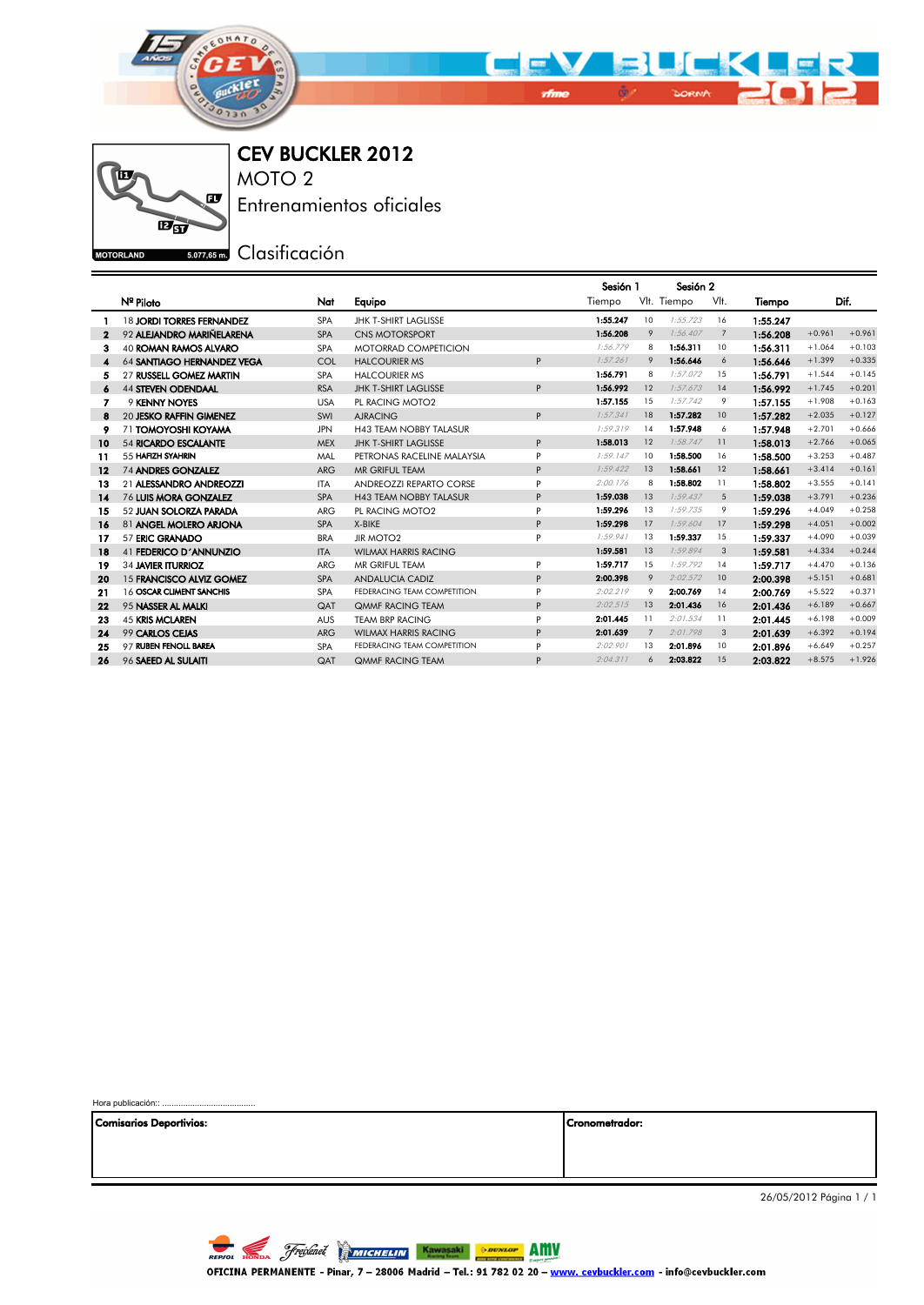



Hora publicación:

CEV BUCKLER 2012 MOTO 3

Entrenamientos oficiales

**E 5.077.65mm** Clasificación

|                  |                                     |            |                                     | Sesión 1 |                | Sesión 2    |                |          |          |          |
|------------------|-------------------------------------|------------|-------------------------------------|----------|----------------|-------------|----------------|----------|----------|----------|
|                  | Nº Piloto                           | Nat        | Equipo                              | Tiempo   |                | Vlt. Tiempo | VIt.           | Tiempo   |          | Dif.     |
| 1                | 58 JUANFRAN GUEVARA SILVENTE        | <b>SPA</b> | WILD WOLF - BST                     | 2:01.637 | 16             | 2:01.322    | 9              | 2:01.322 |          |          |
| $\mathbf{2}$     | 23 ALEX MARQUEZ ALENTA              | <b>SPA</b> | <b>MONLAU COMPETICIÓN</b>           | 2:01.618 | 15             | 2:01.575    | 15             | 2:01.575 | $+0.253$ | $+0.253$ |
| з                | 22 LUCA AMATO                       | <b>GER</b> | <b>ADAC STYLOBIKE</b>               | 2:01.936 | 14             | 2:02.543    | $\overline{4}$ | 2:01.936 | $+0.614$ | $+0.361$ |
| $\blacktriangle$ | 24 MARCOS RAMIREZ FERNANDEZ         | <b>SPA</b> | <b>ANDALUCIA CADIZ</b>              | 2:02.003 | 14             | 2:01.953    | 16             | 2:01.953 | $+0.631$ | $+0.017$ |
| 5                | 28 JOSEP RODRIGUEZ RUIZ             | <b>SPA</b> | <b>WILD WOLF</b>                    | 2:02.208 | 12             | 2:02.912    | 12             | 2:02.208 | $+0.886$ | $+0.255$ |
| 6                | <b>40 JULIAN MIRALLES RODRIGUEZ</b> | <b>SPA</b> | <b>MIR RACING</b>                   | 2:03.476 | 12             | 2:02.276    | 13             | 2:02.276 | $+0.954$ | $+0.068$ |
| 7                | 41 FRANCESCO BAGNAIA                | <b>ITA</b> | <b>MONLAU COMPETICIÓN</b>           | 2:02.348 | 15             | 2:02.963    | 5              | 2:02.348 | $+1.026$ | $+0.072$ |
| 8                | 29 HYUGA WATANABE                   | <b>JPN</b> | PROJECT U 7C HARC LARRESPORT        | 2:02.522 | 5              | 2:03.318    | 10             | 2:02.522 | $+1.200$ | $+0.174$ |
| 9                | 97 XAVI VIERGE ZAFRA                | <b>SPA</b> | <b>TEAM RACC HONDA</b>              | 2:02.762 | 11             | 2:03.755    | 17             | 2:02.762 | $+1.440$ | $+0.240$ |
| 10               | 65 PHILIPP OTTL                     | <b>GER</b> | <b>HP-MOTO-KALEX</b>                | 2:03.266 | 11             | 2:02.842    | 11             | 2:02.842 | $+1.520$ | $+0.080$ |
| 11               | 11 ALBERT ARENAS OVEJERO            | <b>SPA</b> | <b>MOTORRAD COMPETICION</b>         | 2:04.081 | 13             | 2:02.890    | 10             | 2:02.890 | $+1.568$ | $+0.048$ |
| $12 \,$          | 55 ALEJANDRO MEDINA MAYO            | <b>SPA</b> | <b>EUROTRADIS RACING TEAM</b>       | 2:03.277 | 5              | 2:02.957    | $\overline{4}$ | 2:02.957 | $+1.635$ | $+0.067$ |
| 13               | 17 JOHN MCPHEE                      | <b>GBR</b> | <b>KRP/RACING STEPS FOUNDATION</b>  | 2:03.055 | 12             | 2:03.020    | 16             | 2:03.020 | $+1.698$ | $+0.063$ |
| 14               | <b>Q JORGE NAVARRO SANCHEZ</b>      | <b>SPA</b> | BRADOL PROJECT U 7C HARC LARRESPORT | 2:03.299 | 17             | 2:03.029    | $\overline{4}$ | 2:03.029 | $+1.707$ | $+0.009$ |
| 15               | 89 FRASER ROGERS                    | <b>GBR</b> | <b>KRP/RACING STEPS FOUNDATION</b>  | 2:03.363 | 13             | 2:03.704    | 11             | 2:03.363 | $+2.041$ | $+0.334$ |
| 16               | 7 LORENZO BALDASSARRI               | <b>ITA</b> | <b>MONLAU COMPETICIÓN</b>           | 2:04.743 | $\overline{2}$ | 2:03.489    | 11             | 2:03.489 | $+2.167$ | $+0.126$ |
| 17               | 98 WAYNE RYAN                       | <b>GBR</b> | <b>KRP/RACING STEPS FOUNDATION</b>  | 2:04.534 | 12             | 2:04.093    | $\overline{4}$ | 2:04.093 | $+2.771$ | $+0.604$ |
| 18               | 37 PEDRO RODRIGUEZ GONZALEZ         | <b>SPA</b> | SPEED MASTER TEAM                   | 2:04.748 | 6              | 2:04.167    | 9              | 2:04.167 | $+2.845$ | $+0.074$ |
| 19               | 32 ANA CARRASCO GABARRON            | <b>SPA</b> | <b>JHK T-SHIRT LAGLISSE</b>         | 2:04.302 | 13             | 2:04.605    | 9              | 2:04.302 | $+2.980$ | $+0.135$ |
| 20               | 36 MICHAEL ECKLMAIER                | <b>GER</b> | <b>EMR</b>                          | 2:04.756 | 14             | 2:04.304    | 10             | 2:04.304 | $+2.982$ | $+0.002$ |
| 21               | 19 GABRIEL RODRIGO CASTILLO         | <b>SPA</b> | <b>TEAM GARDNER RACING-RBA</b>      | 2:04.343 | $\overline{7}$ | 2:04.370    | $\overline{2}$ | 2:04.343 | $+3.021$ | $+0.039$ |
| 22               | 16 ANDREA MIGNO                     | <b>ITA</b> | <b>MOTORRAD COMPETICION</b>         | 2:04.642 | 13             | 2:06.384    | 5              | 2:04.642 | $+3.320$ | $+0.299$ |
| 23               | 44 FAUSTO GRANTON GALLAY            | <b>ARG</b> | <b>TEAM RACC HONDA</b>              | 2:04.976 | 11             | 2:05.346    | 13             | 2:04.976 | $+3.654$ | $+0.334$ |
| 24               | <b>46 YUI WATANABE</b>              | <b>JPN</b> | <b>H43 TEAM NOBBY TALASUR</b>       | 2:05.275 | 3              | 2:05.181    | $\overline{4}$ | 2:05.181 | $+3.859$ | $+0.205$ |
| 25               | 18 SAMUEL RANKIN                    | <b>AUS</b> | <b>H43 TEAM NOBBY TALASUR</b>       | 2:05.427 | 12             | 2:05.775    | 13             | 2:05.427 | $+4.105$ | $+0.246$ |
| 26               | 26 DANIEL SAEZ GUTIERREZ            | <b>SPA</b> | <b>MOTORRAD COMPETICION</b>         | 2:06.302 | 11             | 2:05.511    | 3              | 2:05.511 | $+4.189$ | $+0.084$ |
| 27               | 6 MARIA HERRERA MUÑOZ               | <b>SPA</b> | MONLAU COMPETICIÓN                  | 2:06.450 | 14             | 2:05.553    | 13             | 2:05.553 | $+4.231$ | $+0.042$ |
| 28               | <b>4 GABRIEL RAMOS</b>              | <b>VEN</b> | <b>VENEZUELA RACING TEAM</b>        | 2:05.723 | 13             | 2:05.573    | $\sqrt{5}$     | 2:05.573 | $+4.251$ | $+0.020$ |
| 29               | 66 EDUARDO ALAYON REVERON           | <b>SPA</b> | JHK T-SHIRT LAGLISSE                | 2:07.936 | 11             | 2:06.345    | 13             | 2:06.345 | $+5.023$ | $+0.772$ |
| 30               | 10 AGUSTI LEVY RAMON                | <b>SPA</b> | MR GRIFUL TEAM                      | 2:08.019 | 14             | 2:06.348    | $\overline{4}$ | 2:06.348 | $+5.026$ | $+0.003$ |
| 31               | 13 MARCEL ALVES RODRIGUES           | <b>POR</b> | <b>ERTL JUNIOR TEAM</b>             | 2:06.995 | 15             | 2:06.483    | $\overline{2}$ | 2:06.483 | $+5.161$ | $+0.135$ |
| 32               | 27 ALEXANDRE SIREROL MAYOR          | <b>SPA</b> | <b>J.COSTA COMPETITION</b>          | 2:07.987 | 16             | 2:07.457    | 17             | 2:07.457 | $+6.135$ | $+0.974$ |
| 33               | 71 EDGAR GALLIPOLI                  | <b>VEN</b> | <b>VENEZUELA RACING TEAM</b>        | 2:07.610 | 15             | 2:07.480    | 13             | 2:07.480 | $+6.158$ | $+0.023$ |
| 34               | 61 MONTSERRAT COSTA TARDIU          | <b>SPA</b> | <b>J.COSTA COMPETITION</b>          | 2:08.262 | 12             | 2:09.388    | $\overline{4}$ | 2:08.262 | $+6.940$ | $+0.782$ |
| 35               | <b>42 AITOR CREMADES FLORES</b>     | SPA        | <b>TEAM QUINTO</b>                  | 2:09.201 | 16             | 2:09.708    | 11             | 2:09.201 | $+7.879$ | $+0.939$ |

| Comisarios Deportivios: | Cronometrador: |
|-------------------------|----------------|
|                         |                |
|                         |                |
|                         |                |

26/05/2012 Página 1 / 1